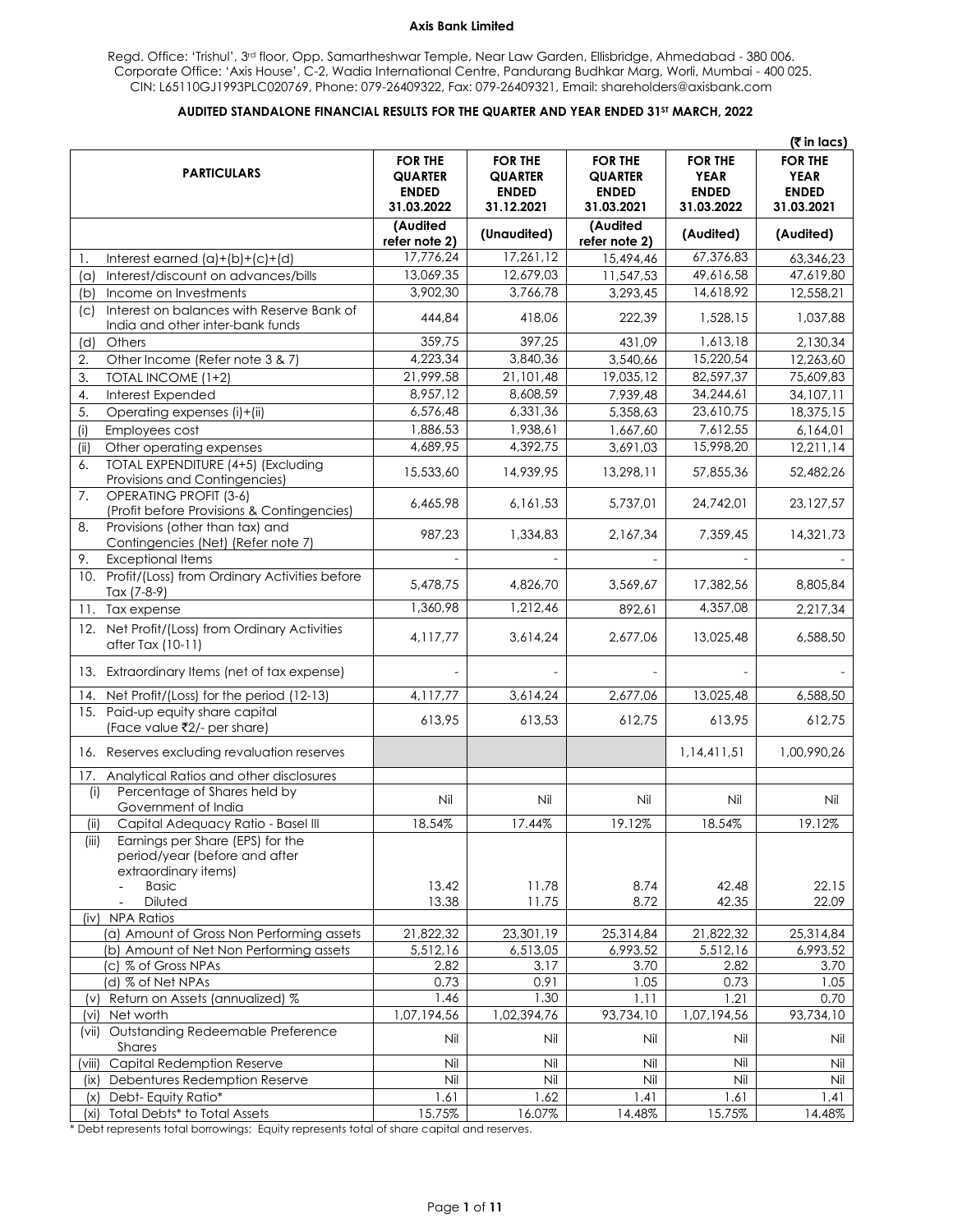1. Statement of Assets and Liabilities as on 31st March, 2022 is given below:

|                                                        |                  | (₹ in lacs)      |
|--------------------------------------------------------|------------------|------------------|
| <b>Particulars</b>                                     | As on 31.03.2022 | As on 31.03.2021 |
|                                                        | (Audited)        | (Audited)        |
| <b>CAPITAL AND LIABILITIES</b>                         |                  |                  |
| Capital                                                | 613,95           | 612,75           |
| Employees' Stock Options Outstanding                   | 148,60           |                  |
| Reserves and Surplus                                   | 1,14,411,51      | 1,00,990,26      |
| <b>Deposits</b>                                        | 8,21,720,91      | 6,97,985,29      |
| <b>Borrowings</b>                                      | 1,85,133,86      | 1,42,873,16      |
| Other Liabilities and Provisions                       | 53,149,28        | 44,336,17        |
| <b>TOTAL</b>                                           | 11,75,178,11     | 9,86,797,63      |
| <b>ASSETS</b>                                          |                  |                  |
| Cash and Balances with Reserve Bank of India           | 94,034,51        | 51,808,56        |
| Balances with Banks and Money at Call and Short Notice | 16,952,62        | 9,921,26         |
| Investments                                            | 2,75,597,20      | 2,26,119,62      |
| Advances                                               | 7,07,695,95      | 6, 14, 399, 40   |
| <b>Fixed Assets</b>                                    | 4,572,35         | 4,245,03         |
| <b>Other Assets</b>                                    | 76,325,48        | 80,303,76        |
| <b>TOTAL</b>                                           | 11,75,178,11     | 9,86,797,63      |

- 2. The figures of the last quarter in each of the financial years are the balancing figures between audited figures in respect of the full financial year and the published year to date figures upto the end of the third quarter of the respective financial year.
- 3. 'Other income' includes profit/loss on investments including provision for depreciation, earnings from foreign exchange and derivative transactions, commission earned from guarantees/letters of credit, fees earned from providing services to customers, selling of third party products etc.
- 4. The Board of Directors has recommended a dividend of  $\bar{\tau}$ 1 per share (50%) for the year ended 31st March, 2022, subject to the approval of the members at the ensuing Annual General Meeting.
- 5. The Board of Directors of the Bank at its meeting held on 30<sup>th</sup> March, 2022 have approved the purchase of Citibank's India Consumer Business from Citibank N.A. (acting through its branch in India) ("CBNA") and the NBFC Consumer Business from Citicorp Finance (India) Limited ("CFIL") as going concerns without values being assigned to individual assets and liabilities to either business, subject to fulfilment of specific conditions and obtaining requisite approvals. The Bank has executed Business Transfer Agreements (BTAs) with CBNA and CFIL on 30<sup>th</sup> March, 2022. The transaction will be given effect to in the books of the Bank on closing which is subject to receipt of regulatory and other applicable approvals and completion of customary and contractual conditions in accordance with the provisions of the BTAs. There is no impact of the aforesaid transaction on the financial statements for the year ended 31st March, 2022, other than certain transaction expenses which have been accrued or expensed in the Profit and Loss Account for the year ended 31st March, 2022.
- 6. During the quarter and year ended 31st March 2022, the Bank infused additional equity capital of Rs. 399.46 crores in Axis Finance Limited, a wholly-owned subsidiary of the Bank.
- 7. Based on RBI Master Direction on Financial Statements Presentation and Disclosures issued on 30<sup>th</sup> August, 2021, provision for depreciation on investments hitherto classified as part of provisions and contingencies has been reclassified as part of other income. Further, recoveries from written off accounts hitherto included as part of other income have been adjusted as a credit to provisions and contingencies. Previous period figures have also been reclassified as appropriate to make them comparable with current period figures. There is no impact of this change on the net profit/loss of the current or earlier periods consequently ratio's for prior periods are not restated.
- 8. The Bank was reporting structured collateralised foreign currency loans extended to customers and deposits received from the same customer on a gross basis as advances and deposits respectively. Effective Q1 FY22, the Bank has changed the aforementioned practice to report such structured collateralised foreign loans and deposits on a net basis for an appropriate presentation. Previous period figures have been regrouped and reclassified to conform to current classification. There is no impact of this change on the net profit/loss of the current or earlier periods consequently ratio's for prior periods are not restated.
- 9. During the quarter and year ended 31st March, 2022, the Bank allotted 20,86,078 and 59,99,184 equity shares respectively pursuant to the exercise of options under its Employee Stock Option Scheme.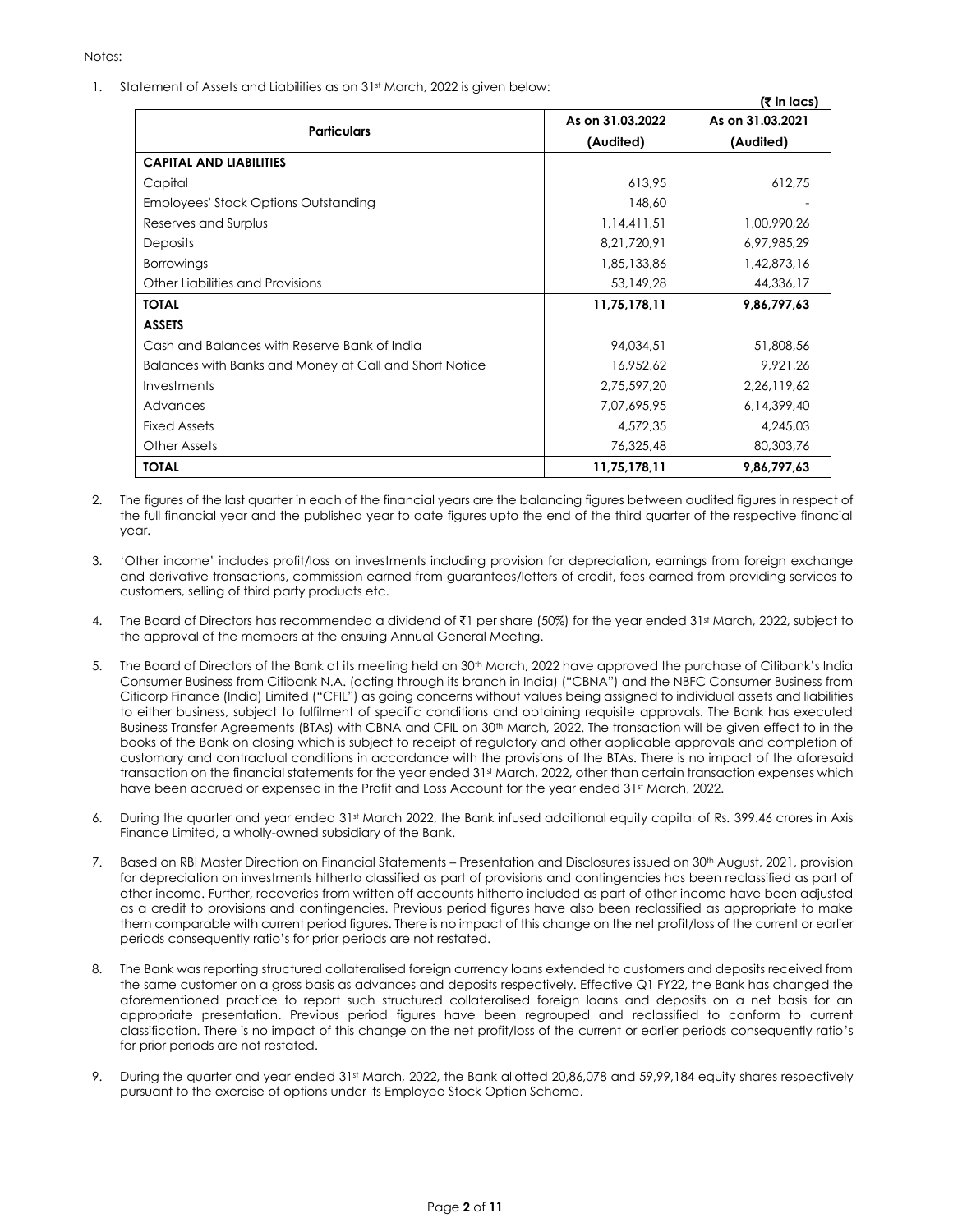- 10. On 30th August, 2021, RBI issued a clarification on Guidelines on Compensation of Whole Time Directors/Chief Executive Officers /Material Risk Takers and Control Function Staff, advising banks that the share-linked instruments are required to be fair valued on the date of grant using the Black-Scholes model. The fair value thus arrived should be recognised as an expense for all options granted after the accounting period ending 31st March, 2021. Accordingly effective Q2 FY22, the Bank has changed its accounting policy from the intrinsic value method to the fair value method for all share-linked instruments granted after 31st March, 2021 and consequently recognized the fair value of options computed using the Black-Scholes model, without reducing estimated forfeitures, as compensation expense over the vesting period. As a result, 'Employees cost' for the quarter and year ended 31<sup>st</sup> March, 2022 is higher by ₹25.81 crores and ₹129.79 crores respectively with a consequent reduction in the profit before tax by the same amount.
- 11. India is emerging from the after effect of COVID-19 virus, a global pandemic that affected the world economy over the last two years. The extent to which any new wave of COVID‐19 will impact the Bank's operations and asset quality will depend on the future developments, which are highly uncertain.

The Bank continues to hold provisions aggregating to ₹5,012 crores as at 31st March, 2022 against the potential impact of COVID‐19 (other than provisions held for restructuring under COVID 19 norms) based on the information available at this point in time. The provisions held by the Bank are in excess of the RBI prescribed norms.

12. Details of resolution plans implemented under the RBI Resolution Framework for COVID-19 related stress as per RBI circular dated 6th August, 2020 (Resolution Framework 1.0) and 5th May 2021 (Resolution Framework 2.0) as at 31st March 2022 are given below:

|                             |                       |                   |                          | (₹ in crores except number of accounts) |                    |
|-----------------------------|-----------------------|-------------------|--------------------------|-----------------------------------------|--------------------|
| Type of borrower            | Exposure to           | Of(A),            | Of (A) amount            | Of (A) amount                           | Exposure to        |
|                             | accounts              | aggregate debt    | written off during       | paid by the                             | accounts           |
|                             | classified as         | that slipped into | <b>H2 FY22</b>           | borrowers during                        | classified as      |
|                             | Standard              | NPA during H2     |                          | H <sub>2</sub> FY <sub>22</sub> 3       | Standard           |
|                             | consequent to         | <b>FY22</b>       |                          |                                         | consequent to      |
|                             | implementation        |                   |                          |                                         | implementation     |
|                             | of resolution plan    |                   |                          |                                         | of resolution plan |
|                             | - Position as at      |                   |                          |                                         | - Position as at   |
|                             | $30.9.2021 (A)^{1.2}$ |                   |                          |                                         | 31.3.2022 2        |
| Personal Loans <sup>4</sup> | 3,088.95              | 85.44             | 11.32                    | 84.50                                   | 2.907.69           |
| Corporate persons           | 1,536.22              | 307.06            | $\overline{\phantom{0}}$ | 108.07                                  | 1,121.09           |
| Of which, MSMEs             |                       |                   |                          |                                         |                    |
| Others                      |                       |                   |                          |                                         |                    |
| Total                       | 4,625.17              | 392.50            | 11.32                    | 192.57                                  | 4,028.78           |

1. Includes cases where resolution plan is implemented after 30<sup>th</sup> September, 2021

2. Represents fund based outstanding balance of standard accounts

3. Represents net movement in balance outstanding

4. Personal loans represents retail advances

13. Details of loans not in default and stressed loans (NPA and SMA accounts) acquired and transferred during the year ended 31st March, 2022 under the RBI Master Direction on Transfer of Loan Exposures dated 24th September, 2021 are given below:

a) Details of loans not in default acquired from other entities:

| <b>Particulars</b>                                          | <b>Corporate segment</b> | <b>Retail segment</b>           |
|-------------------------------------------------------------|--------------------------|---------------------------------|
| Mode of acquisition                                         | Assignment and Novation  | Assignment                      |
| Aggregate principal outstanding of loans acquired           | ₹1,563.57 crores         | ₹1,883.50 crores                |
| Weighted average residual maturity                          | $10.38$ years            | $11.97$ years                   |
| Weighted average holding period                             | N.A.                     | N.A.                            |
| Retention of beneficial economic interest by the originator | N.A.                     | 5%-10%                          |
| Coverage of tangible security (for secured loans)           | 100% secured             | Weighted average LTV<br>$~10\%$ |
| Rating-wise distribution# of loans acquired by value        |                          |                                 |
| - A- and above                                              | 75.45%                   | N.A.                            |
| - BBB and BBB+                                              | 24.55%                   | N.A.                            |

# Represents internal rating as on the date of acquisition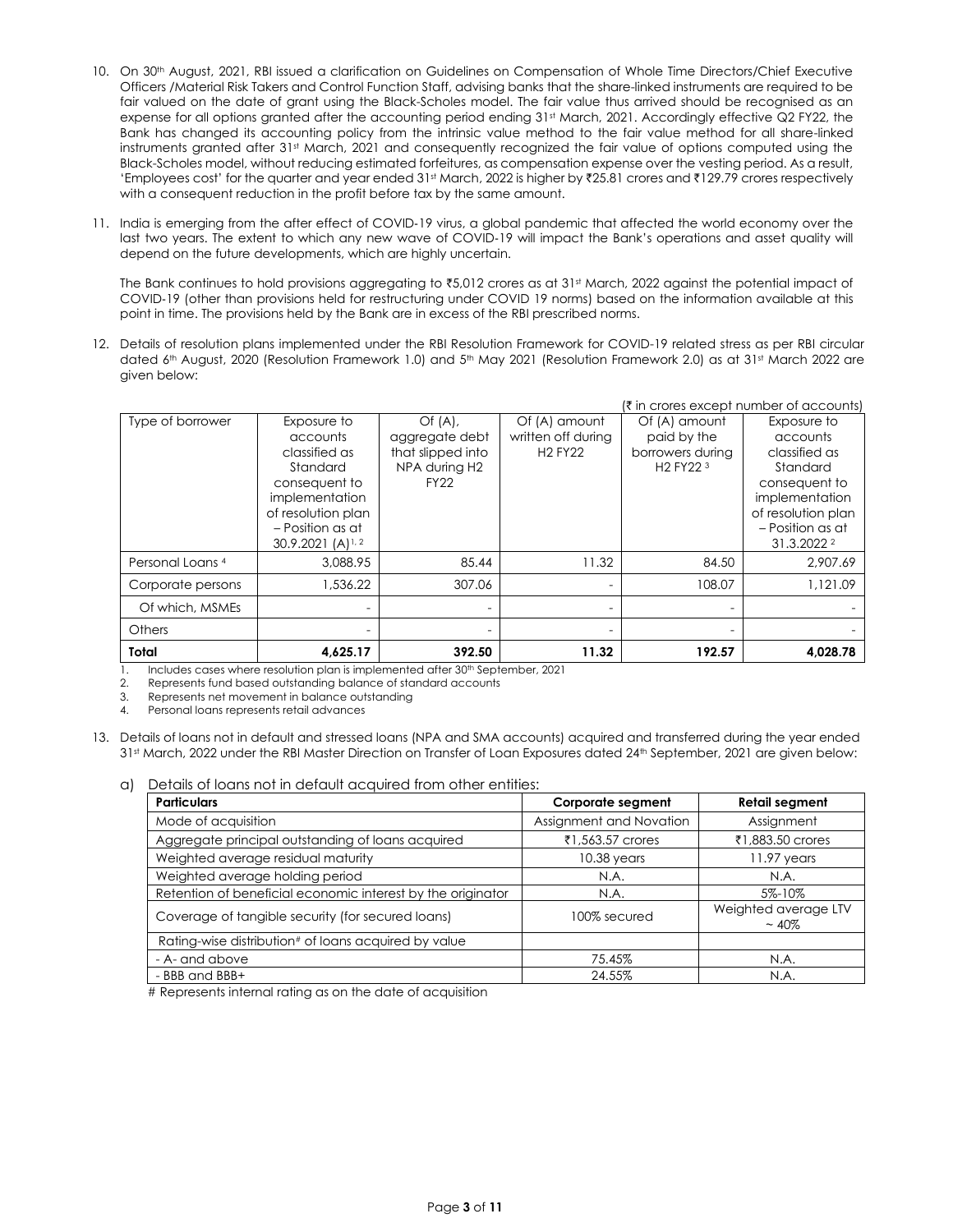b) Details of loans not in default transferred to other entities:

| <b>Particulars</b>                                               | <b>Corporate segment</b> | <b>Retail segment</b> |
|------------------------------------------------------------------|--------------------------|-----------------------|
| Mode of transfer                                                 | Assignment and Novation  |                       |
| Aggregate principal outstanding of loans transferred             | ₹5,068.01 crores         |                       |
| Weighted average residual maturity                               | N.A.                     | N.A.                  |
| Weighted average holding period (for assignment<br>transactions) | 2.08 years               |                       |
| Retention of beneficial economic interest                        | Nil                      |                       |
| Coverage of tangible security (for secured loans)                | 100% secured             |                       |
| Rating-wise distribution# of loans transferred by value          |                          |                       |
| - A- and above                                                   | 100%                     | N.A.                  |

# Represents internal rating as on the date of transfer

- c) The Bank has not acquired any stressed loans (NPA and SMA accounts) during the year ended 31 March, 2022.
- d) Details of stressed loans transferred (excluding prudentially written off accounts) during the year ended 31 March, 2022:  $\bar{z}$  in crores

| <b>Particulars</b>                                                                          |            | <b>To ARCs</b> | To permitted transferees |            | To other transferees |            |
|---------------------------------------------------------------------------------------------|------------|----------------|--------------------------|------------|----------------------|------------|
|                                                                                             | <b>NPA</b> | <b>SMA</b>     | <b>NPA</b>               | <b>SMA</b> | <b>NPA</b>           | <b>SMA</b> |
| No. of accounts                                                                             |            |                |                          |            |                      |            |
| Aggregate principal outstanding of<br>loans transferred (on the date of<br>transfer)        | 215.78     |                |                          |            |                      |            |
| Weighted average residual tenor of the<br>loans transferred                                 | N.A.       |                |                          |            |                      |            |
| Net book value of the loans transferred<br>(at the time of transfer)                        |            |                |                          |            |                      |            |
| Aggregate consideration                                                                     | 63.40      |                |                          |            |                      |            |
| Additional consideration realized in<br>respect of accounts transferred in earlier<br>years |            |                |                          |            |                      |            |

e) Details on recovery ratings assigned for Security Receipts as on 31st March, 2022:

| Recovery Rating^ | Anticipated recovery as per recovery rating | Book value <sup>&amp;</sup> |
|------------------|---------------------------------------------|-----------------------------|
| RR1              | 100%-150%                                   | 236.∠                       |
| Total            |                                             | 236.21                      |
| _ _ _            | $\cdots$<br>$\sim$                          | -----<br>.<br>.             |

&The Bank has not made any investment in Security Receipts during the year ended 31st March, 2022 and holds full provisions against the outstanding Security Receipts as on 31st March, 2022

^ Recovery rating is as assigned by various external agencies

- 14. The above results have been recommended by the Audit Committee and approved by the Board of Directors of the Bank at its meeting held today.
- 15. These results for the quarter and year ended 31st March, 2022 have been audited by the joint statutory auditors M. P. Chitale & Co., Chartered Accountants and CNK & Associates LLP, Chartered Accountants who have issued an unmodified audit report thereon. The results for Q4 FY 2021 and FY 2021 were audited by another firm of Chartered Accountants, Haribhakti & Co. LLP, on which they had issued an unmodified opinion.
- 16. Previous period figures have been regrouped and reclassified, where necessary, to make them comparable with current period figures.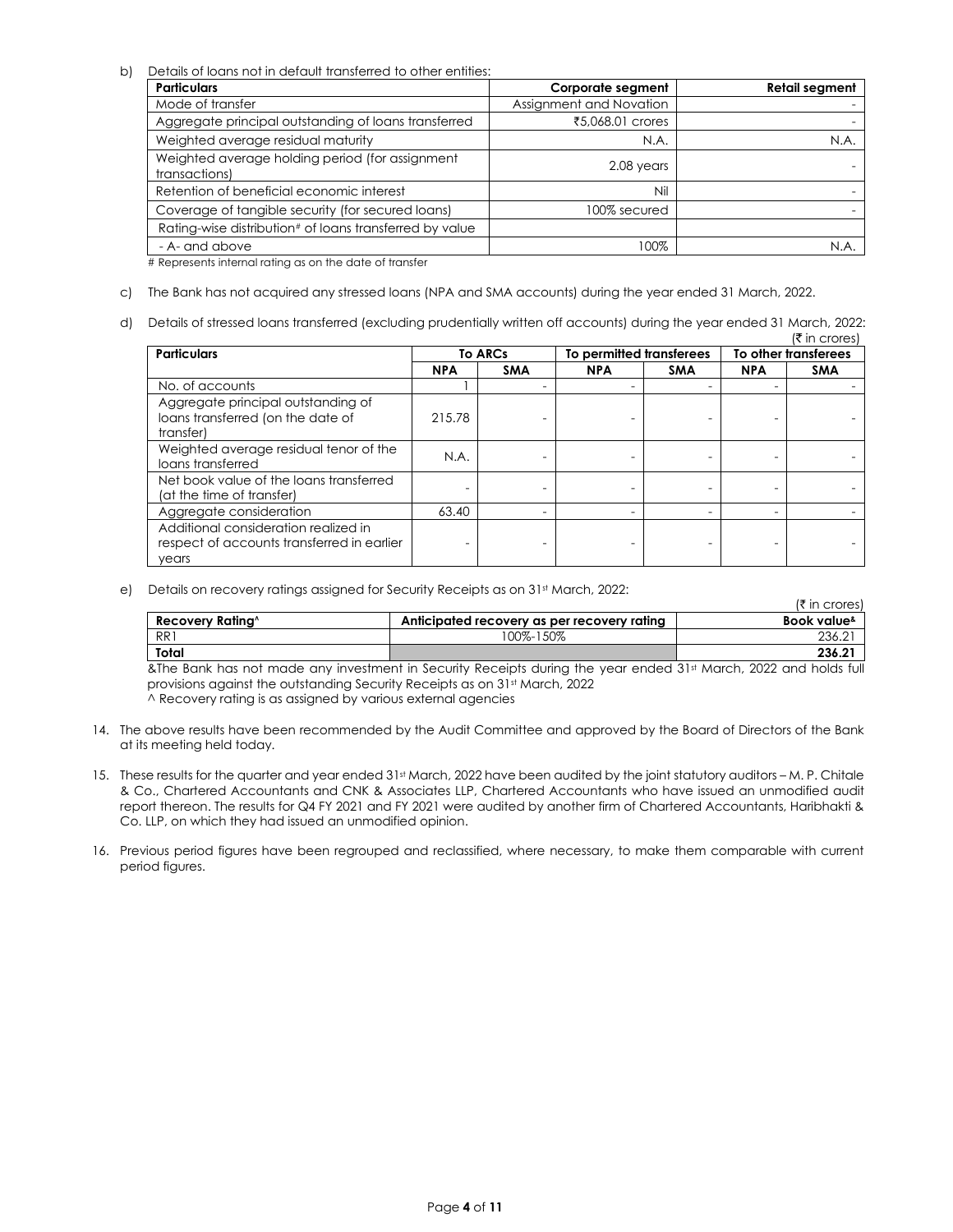### **AUDITED STANDALONE CASH FLOW STATEMENT FOR THE YEAR ENDED 31ST MARCH 2022**

|                                                                                              |                                                             | (रैं in lacs)                                               |
|----------------------------------------------------------------------------------------------|-------------------------------------------------------------|-------------------------------------------------------------|
| <b>PARTICULARS</b>                                                                           | <b>FOR THE</b><br><b>YEAR</b><br><b>ENDED</b><br>31.03.2022 | <b>FOR THE</b><br><b>YEAR</b><br><b>ENDED</b><br>31.03.2021 |
|                                                                                              | (Audited)                                                   | (Audited)                                                   |
| Cash flow from operating activities                                                          |                                                             |                                                             |
| Net profit before taxes                                                                      | 17,382,56                                                   | 8,805,84                                                    |
| Adjustments for:                                                                             |                                                             |                                                             |
| Depreciation on fixed assets                                                                 | 1,008,37                                                    | 948,15                                                      |
| Depreciation on investments                                                                  | (264, 48)                                                   | 1,329,08                                                    |
| Amortisation of premium on Held to Maturity investments                                      | 823.78                                                      | 592.12                                                      |
| Provision for Non-Performing Assets (including bad debts)/restructured assets                | 7,549,61                                                    | 12,191,10                                                   |
| Provision on standard assets and other contingencies                                         | 2,181,54                                                    | 3,383,01                                                    |
| Loss on repayment of capital by subsidiary                                                   | 23,74                                                       |                                                             |
| Dividend from Subsidiaries                                                                   | (88, 65)                                                    | (58, 35)                                                    |
| Employee Stock Options Expense                                                               | 148,60                                                      |                                                             |
| Adjustments for:                                                                             |                                                             |                                                             |
| (Increase)/Decrease in investments                                                           | (24, 189, 06)                                               | (18,968,46)                                                 |
| (Increase)/Decrease in advances                                                              | (1,00,461,71)                                               | (63, 548, 54)                                               |
| Increase /(Decrease) in deposits                                                             | 1,23,735,61                                                 | 67,201,14                                                   |
| (Increase)/Decrease in other assets                                                          | 3,546,14                                                    | 4,698,00                                                    |
| Increase/(Decrease) in other liabilities & provisions                                        | 6,633,63                                                    | (1, 196, 50)                                                |
| Direct taxes paid                                                                            | (4,078,41)                                                  | (1,793,94)                                                  |
| Net cash flow generated/(used) from operating activities                                     | 33,951,27                                                   | 13,582,65                                                   |
| Cash flow from investing activities                                                          |                                                             |                                                             |
| Purchase of fixed assets                                                                     | (1, 343, 88)                                                | (901, 66)                                                   |
| (Increase)/Decrease in Held to Maturity investments                                          | (25, 830, 38)                                               | (53, 269, 93)                                               |
| Increase in Investment in Subsidiaries                                                       | (399, 46)                                                   | (6, 70)                                                     |
| Decrease in Investment in Subsidiaries                                                       | 127,30                                                      |                                                             |
| Proceeds from sale of fixed assets                                                           | 6,14                                                        | 13,14                                                       |
| Dividend from Subsidiaries                                                                   | 88,65                                                       | 58,35                                                       |
| Net cash generated/(used) in investing activities                                            | (27, 351, 63)                                               | (54, 106, 80)                                               |
| Cash flow from financing activities                                                          |                                                             |                                                             |
| Proceeds from issue/(Repayment) of subordinated debt, Additional Tier I<br>instruments (net) | (2,377,45)                                                  |                                                             |
| Increase/(Decrease) in borrowings (excluding subordinated debt, Additional                   |                                                             |                                                             |
| Tier I instruments (net))                                                                    | 44,638,15                                                   | (5,080,97)                                                  |
| Proceeds from issue of share capital                                                         | 1,20                                                        | 48,41                                                       |
| Proceeds from share premium (net of share issue expenses)                                    | 275,85                                                      | 10,091,18                                                   |
| Net cash generated/(used) from financing activities                                          | 42,537,75                                                   | 5,058,62                                                    |
| Effect of exchange fluctuation translation reserve                                           | 119,92                                                      | (72, 93)                                                    |
| Net increase/(decrease) in cash and cash equivalents                                         | 49,257,31                                                   | (35, 538, 46)                                               |
| Cash and cash equivalents at the beginning of the year                                       | 61,729,82                                                   | 97,268,28                                                   |
| Cash and cash equivalents at the end of the year                                             | 1,10,987,13                                                 | 61,729,82                                                   |

Note : Previous period figures have been regrouped and reclassified, where necessary, to make them comparable with current period figures.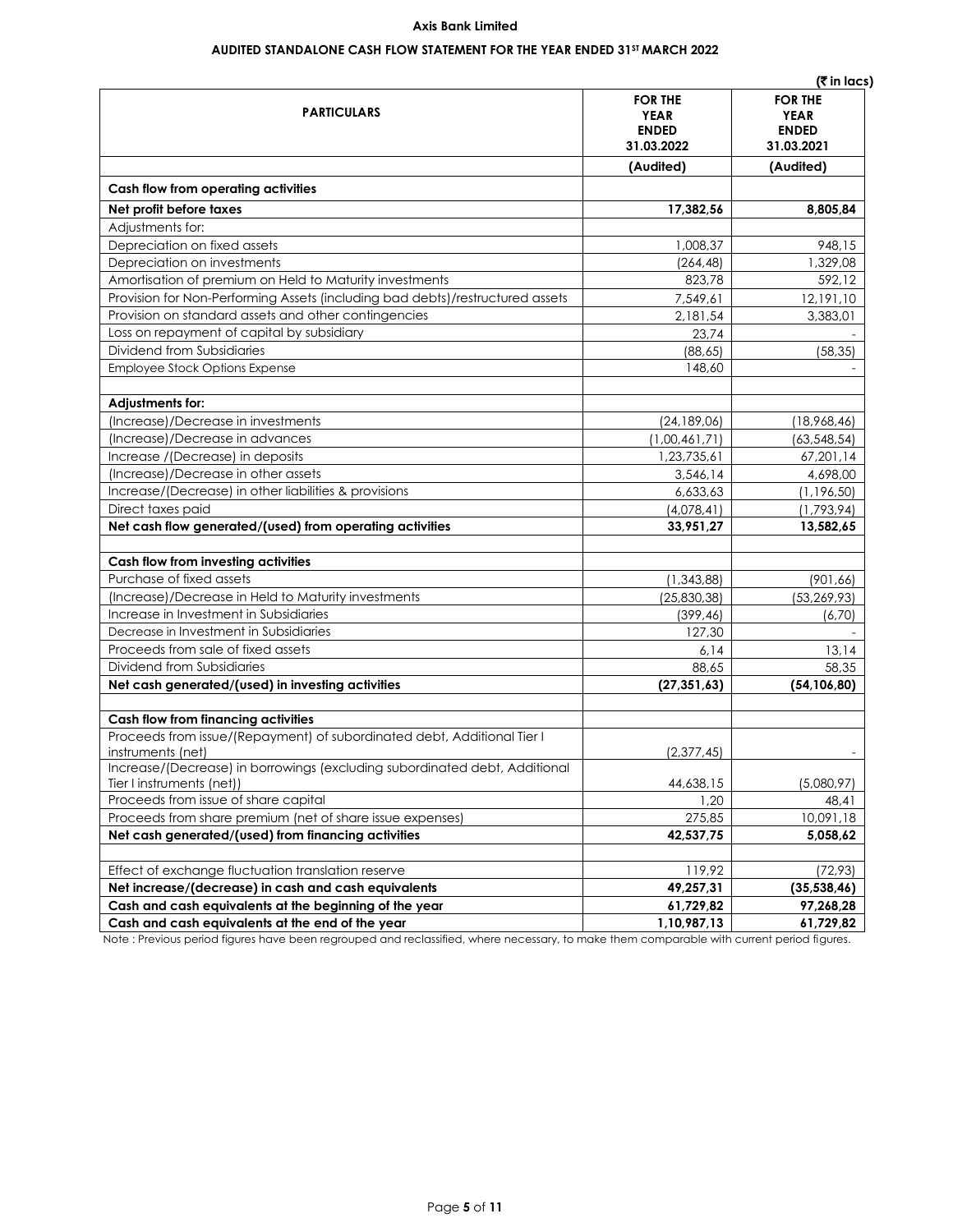#### **Axis Bank Limited Segmental Results**

|                                                         | <b>FOR THE</b><br><b>QUARTER</b><br><b>ENDED</b><br>31.03.2022                                                                                                                                                                                                                                                                                                                                                                                                                                                                | <b>FOR THE</b><br><b>QUARTER</b><br><b>ENDED</b><br>31.12.2021                                                                                                                          | <b>FOR THE</b><br><b>QUARTER</b><br><b>ENDED</b><br>31.03.2021                                                                                                                      | <b>FOR THE</b><br><b>YEAR</b><br><b>ENDED</b><br>31.03.2022                                                                                                                 | <b>FOR THE</b><br><b>YEAR</b><br><b>ENDED</b><br>31.03.2021                                                                                     |
|---------------------------------------------------------|-------------------------------------------------------------------------------------------------------------------------------------------------------------------------------------------------------------------------------------------------------------------------------------------------------------------------------------------------------------------------------------------------------------------------------------------------------------------------------------------------------------------------------|-----------------------------------------------------------------------------------------------------------------------------------------------------------------------------------------|-------------------------------------------------------------------------------------------------------------------------------------------------------------------------------------|-----------------------------------------------------------------------------------------------------------------------------------------------------------------------------|-------------------------------------------------------------------------------------------------------------------------------------------------|
|                                                         | (Audited<br>refer note 2)                                                                                                                                                                                                                                                                                                                                                                                                                                                                                                     | (Unaudited)                                                                                                                                                                             | (Audited<br>refer note 2)                                                                                                                                                           | (Audited)                                                                                                                                                                   | (Audited)                                                                                                                                       |
| <b>Segment Revenue</b>                                  |                                                                                                                                                                                                                                                                                                                                                                                                                                                                                                                               |                                                                                                                                                                                         |                                                                                                                                                                                     |                                                                                                                                                                             |                                                                                                                                                 |
|                                                         | 5,320,06                                                                                                                                                                                                                                                                                                                                                                                                                                                                                                                      | 5,374,40                                                                                                                                                                                | 4,382,47                                                                                                                                                                            | 21,111,22                                                                                                                                                                   | 18,450,29                                                                                                                                       |
|                                                         | 6,746,24                                                                                                                                                                                                                                                                                                                                                                                                                                                                                                                      | 6,616,28                                                                                                                                                                                | 6,291,96                                                                                                                                                                            | 25,872,07                                                                                                                                                                   | 26,299,86                                                                                                                                       |
|                                                         | 19,105,90                                                                                                                                                                                                                                                                                                                                                                                                                                                                                                                     | 18,335,20                                                                                                                                                                               | 16,916,86                                                                                                                                                                           | 71,924,00                                                                                                                                                                   | 66,215,53                                                                                                                                       |
|                                                         | 848,74                                                                                                                                                                                                                                                                                                                                                                                                                                                                                                                        | 626,61                                                                                                                                                                                  | 527,11                                                                                                                                                                              | 2,346,00                                                                                                                                                                    | 1,617,01                                                                                                                                        |
|                                                         |                                                                                                                                                                                                                                                                                                                                                                                                                                                                                                                               |                                                                                                                                                                                         |                                                                                                                                                                                     |                                                                                                                                                                             |                                                                                                                                                 |
| Total                                                   | 32,020,94                                                                                                                                                                                                                                                                                                                                                                                                                                                                                                                     | 30,952,49                                                                                                                                                                               | 28,118,40                                                                                                                                                                           | 1,21,253,29                                                                                                                                                                 | 1,12,582,69                                                                                                                                     |
| Less : Inter segment revenue                            | 10,021,36                                                                                                                                                                                                                                                                                                                                                                                                                                                                                                                     | 9,851,01                                                                                                                                                                                | 9,083,28                                                                                                                                                                            | 38,655,92                                                                                                                                                                   | 36,972,86                                                                                                                                       |
| <b>Income from Operations</b>                           | 21,999,58                                                                                                                                                                                                                                                                                                                                                                                                                                                                                                                     | 21,101,48                                                                                                                                                                               | 19,035,12                                                                                                                                                                           | 82,597,37                                                                                                                                                                   | 75,609,83                                                                                                                                       |
| <b>Segment Results After Provisions</b><br>& Before Tax |                                                                                                                                                                                                                                                                                                                                                                                                                                                                                                                               |                                                                                                                                                                                         |                                                                                                                                                                                     |                                                                                                                                                                             |                                                                                                                                                 |
|                                                         | 1,071,22                                                                                                                                                                                                                                                                                                                                                                                                                                                                                                                      | 1,207,16                                                                                                                                                                                | 552,85                                                                                                                                                                              | 5,074,37                                                                                                                                                                    | 3,458,89                                                                                                                                        |
|                                                         | 1,893,65                                                                                                                                                                                                                                                                                                                                                                                                                                                                                                                      |                                                                                                                                                                                         |                                                                                                                                                                                     |                                                                                                                                                                             | 1,693,18                                                                                                                                        |
|                                                         |                                                                                                                                                                                                                                                                                                                                                                                                                                                                                                                               | 1,252,81                                                                                                                                                                                |                                                                                                                                                                                     | 3,765,26                                                                                                                                                                    | 2,444,29                                                                                                                                        |
|                                                         |                                                                                                                                                                                                                                                                                                                                                                                                                                                                                                                               | 476,01                                                                                                                                                                                  | 406,80                                                                                                                                                                              | 1,838,75                                                                                                                                                                    | 1,209,48                                                                                                                                        |
|                                                         |                                                                                                                                                                                                                                                                                                                                                                                                                                                                                                                               |                                                                                                                                                                                         |                                                                                                                                                                                     |                                                                                                                                                                             |                                                                                                                                                 |
| <b>Total Profit Before Tax</b>                          | 5,478,75                                                                                                                                                                                                                                                                                                                                                                                                                                                                                                                      | 4,826,70                                                                                                                                                                                | 3,569,67                                                                                                                                                                            | 17,382,56                                                                                                                                                                   | 8,805,84                                                                                                                                        |
|                                                         |                                                                                                                                                                                                                                                                                                                                                                                                                                                                                                                               |                                                                                                                                                                                         |                                                                                                                                                                                     |                                                                                                                                                                             |                                                                                                                                                 |
| <b>Segment Assets</b>                                   |                                                                                                                                                                                                                                                                                                                                                                                                                                                                                                                               |                                                                                                                                                                                         |                                                                                                                                                                                     |                                                                                                                                                                             |                                                                                                                                                 |
|                                                         |                                                                                                                                                                                                                                                                                                                                                                                                                                                                                                                               |                                                                                                                                                                                         |                                                                                                                                                                                     | 4,41,862,43                                                                                                                                                                 | 3,48,716,95                                                                                                                                     |
|                                                         |                                                                                                                                                                                                                                                                                                                                                                                                                                                                                                                               |                                                                                                                                                                                         |                                                                                                                                                                                     |                                                                                                                                                                             | 2,81,270,28                                                                                                                                     |
|                                                         |                                                                                                                                                                                                                                                                                                                                                                                                                                                                                                                               |                                                                                                                                                                                         |                                                                                                                                                                                     | 4,20,511,83                                                                                                                                                                 | 3,47,936,04                                                                                                                                     |
|                                                         |                                                                                                                                                                                                                                                                                                                                                                                                                                                                                                                               | 346,43                                                                                                                                                                                  | 277,25                                                                                                                                                                              |                                                                                                                                                                             | 277,25                                                                                                                                          |
|                                                         |                                                                                                                                                                                                                                                                                                                                                                                                                                                                                                                               |                                                                                                                                                                                         |                                                                                                                                                                                     |                                                                                                                                                                             | 8,597,11                                                                                                                                        |
| Total                                                   | 11,75,178,11                                                                                                                                                                                                                                                                                                                                                                                                                                                                                                                  | 11,13,065,54                                                                                                                                                                            | 9,86,797,63                                                                                                                                                                         | 11,75,178,11                                                                                                                                                                | 9,86,797,63                                                                                                                                     |
| <b>Segment Liabilities</b>                              |                                                                                                                                                                                                                                                                                                                                                                                                                                                                                                                               |                                                                                                                                                                                         |                                                                                                                                                                                     |                                                                                                                                                                             |                                                                                                                                                 |
|                                                         |                                                                                                                                                                                                                                                                                                                                                                                                                                                                                                                               |                                                                                                                                                                                         |                                                                                                                                                                                     |                                                                                                                                                                             |                                                                                                                                                 |
|                                                         |                                                                                                                                                                                                                                                                                                                                                                                                                                                                                                                               |                                                                                                                                                                                         |                                                                                                                                                                                     |                                                                                                                                                                             | 1,57,846,67                                                                                                                                     |
|                                                         |                                                                                                                                                                                                                                                                                                                                                                                                                                                                                                                               |                                                                                                                                                                                         |                                                                                                                                                                                     |                                                                                                                                                                             | 1,66,570,97                                                                                                                                     |
|                                                         |                                                                                                                                                                                                                                                                                                                                                                                                                                                                                                                               |                                                                                                                                                                                         |                                                                                                                                                                                     |                                                                                                                                                                             | 5,58,704,19                                                                                                                                     |
|                                                         |                                                                                                                                                                                                                                                                                                                                                                                                                                                                                                                               |                                                                                                                                                                                         |                                                                                                                                                                                     |                                                                                                                                                                             | 82,09                                                                                                                                           |
|                                                         |                                                                                                                                                                                                                                                                                                                                                                                                                                                                                                                               |                                                                                                                                                                                         |                                                                                                                                                                                     |                                                                                                                                                                             | 1,990,70                                                                                                                                        |
| Total                                                   | 10,60,152,65                                                                                                                                                                                                                                                                                                                                                                                                                                                                                                                  |                                                                                                                                                                                         | 8,85,194,62                                                                                                                                                                         | 10,60,152,65                                                                                                                                                                | 8,85,194,62                                                                                                                                     |
|                                                         |                                                                                                                                                                                                                                                                                                                                                                                                                                                                                                                               |                                                                                                                                                                                         |                                                                                                                                                                                     |                                                                                                                                                                             | 1,01,603,01                                                                                                                                     |
|                                                         |                                                                                                                                                                                                                                                                                                                                                                                                                                                                                                                               |                                                                                                                                                                                         |                                                                                                                                                                                     |                                                                                                                                                                             | 9,86,797,63                                                                                                                                     |
|                                                         | Treasury<br>Corporate/Wholesale Banking<br><b>Retail Banking</b><br><b>Other Banking Business</b><br>Unallocated<br>Treasury<br>Corporate/Wholesale Banking<br>Retail Banking<br><b>Other Banking Business</b><br>Unallocated<br>Treasury<br>Corporate/Wholesale Banking<br><b>Retail Banking</b><br><b>Other Banking Business</b><br>Unallocated<br>Treasury<br>Corporate/Wholesale Banking<br><b>Retail Banking</b><br><b>Other Banking Business</b><br>Unallocated<br><b>Capital and Other Reserves</b><br>Total $(4 + 5)$ | 1,822,23<br>691,65<br>4,41,862,43<br>3,03,872,86<br>4,20,511,83<br>447,81<br>8,483,18<br>2,00,459,98<br>1,91,965,12<br>6,65,417,24<br>109,29<br>2,201,02<br>1,15,025,46<br>11,75,178,11 | 1,890,72<br>4,22,839,89<br>3,00,453,45<br>3,80,721,35<br>8,704,42<br>1,95,347,44<br>1,73,788,88<br>6,30,923,72<br>109,97<br>2,149,87<br>10,02,319,88<br>1,10,745,66<br>11,13,065,54 | 1,783,02<br>827,00<br>3,48,716,95<br>2,81,270,28<br>3,47,936,04<br>8,597,11<br>1,57,846,67<br>1,66,570,97<br>5,58,704,19<br>82,09<br>1,990,70<br>1,01,603,01<br>9,86,797,63 | 6,704,18<br>3,03,872,86<br>447,81<br>8,483,18<br>2,00,459,98<br>1,91,965,12<br>6,65,417,24<br>109,29<br>2,201,02<br>1,15,025,46<br>11,75,178,11 |

Note:

I. Effective 1st April, 2021, the Bank has made a change to its segmental reporting by realigning non-retail term deposits from the Treasury segment to the Retail Banking segment. This segment reporting change reflects a corresponding change in how the Bank manages this portfolio and reviews financial information in order to allocate resources and assess performance. In conjunction with this change, certain prior period numbers have been recast to conform to the new segment reporting structure. There is no impact of this change on the aggregate segmental profit before tax of the Bank.

II. Previous period figures have been regrouped and reclassified, where necessary, to make them comparable with current period figures.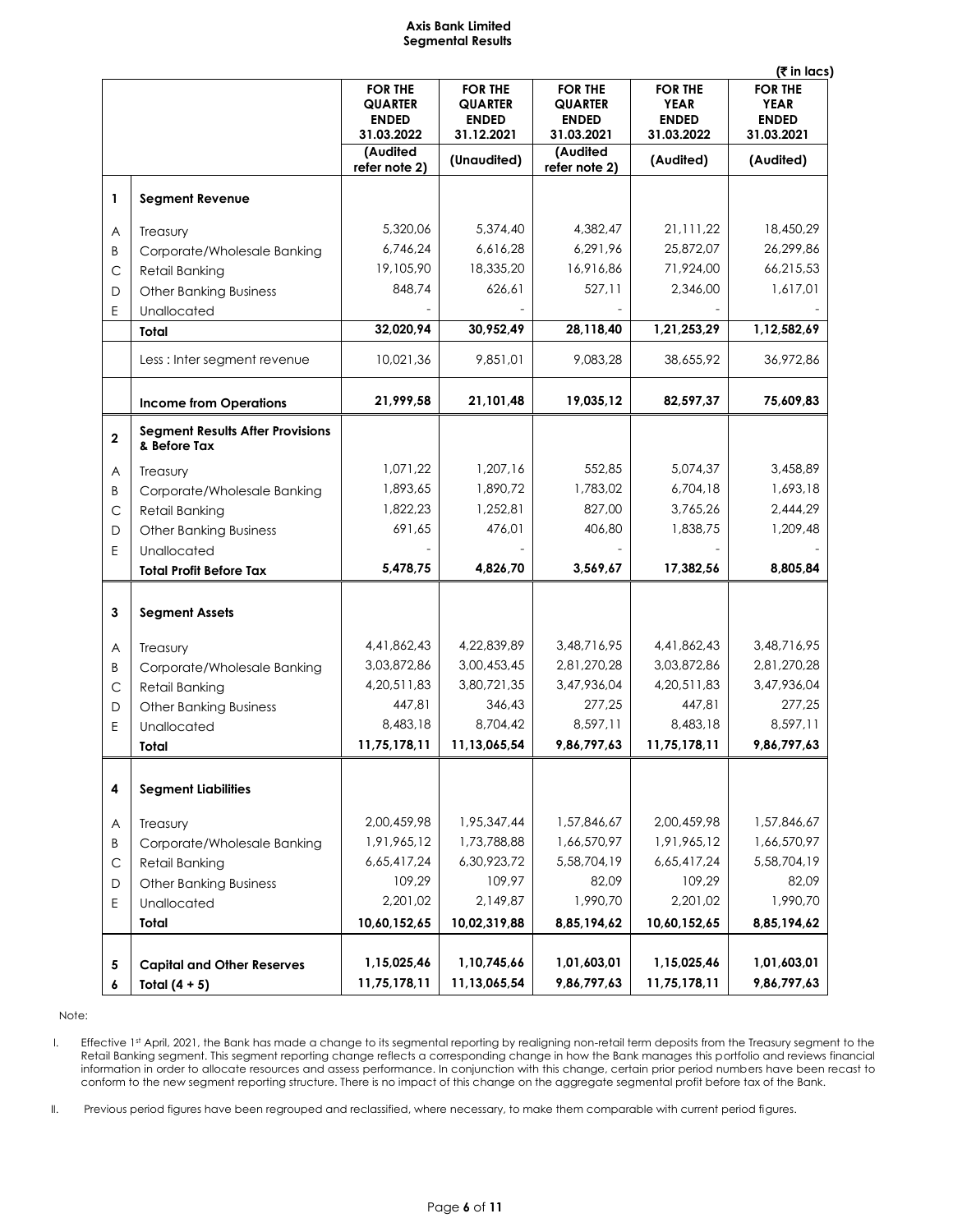## **AUDITED CONSOLIDATED FINANCIAL RESULTS FOR THE QUARTER AND YEAR ENDED 31ST MARCH, 2022**

|                        |                                                                                                            |                                                                |                                                                |                                                                |                                                             | (₹ in lacs)                                                 |
|------------------------|------------------------------------------------------------------------------------------------------------|----------------------------------------------------------------|----------------------------------------------------------------|----------------------------------------------------------------|-------------------------------------------------------------|-------------------------------------------------------------|
|                        | <b>PARTICULARS</b>                                                                                         | <b>FOR THE</b><br><b>QUARTER</b><br><b>ENDED</b><br>31.03.2022 | <b>FOR THE</b><br><b>QUARTER</b><br><b>ENDED</b><br>31.12.2021 | <b>FOR THE</b><br><b>QUARTER</b><br><b>ENDED</b><br>31.03.2021 | <b>FOR THE</b><br><b>YEAR</b><br><b>ENDED</b><br>31.03.2022 | <b>FOR THE</b><br><b>YEAR</b><br><b>ENDED</b><br>31.03.2021 |
|                        |                                                                                                            | (Audited<br>refer note 4)                                      | (Unaudited)                                                    | (Audited<br>refer note 4)                                      | (Audited)                                                   | (Audited)                                                   |
| 1.                     | Interest earned $(a)+(b)+(c)+(d)$                                                                          | 18,208,52                                                      | 17,653,35                                                      | 15,789,78                                                      | 68,846,06                                                   | 64,397,36                                                   |
| $(\alpha)$             | Interest/discount on advances/bills                                                                        | 13,478,53                                                      | 13,049,18                                                      | 11,816,51                                                      | 51,013,36                                                   | 48,604,16                                                   |
| (b)                    | Income on Investments                                                                                      | 3,915,79                                                       | 3,781,17                                                       | 3,289,67                                                       | 14,658,11                                                   | 12,584,88                                                   |
| $\left( \circ \right)$ | Interest on balances with Reserve Bank of<br>India and other inter-bank funds                              | 445,17                                                         | 418,18                                                         | 222,62                                                         | 1,529,02                                                    | 1,039,78                                                    |
| (d)                    | Others                                                                                                     | 369,03                                                         | 404,82                                                         | 460,98                                                         | 1,645,57                                                    | 2,168,54                                                    |
| 2.                     | Other Income (Refer note 7)                                                                                | 4,792,17                                                       | 4,437,84                                                       | 4,060,33                                                       | 17,268,13                                                   | 13,576,92                                                   |
| 3.                     | TOTAL INCOME (1+2)                                                                                         | 23,000,69                                                      | 22,091,19                                                      | 19,850,11                                                      | 86,114,19                                                   | 77,974,28                                                   |
| 4.                     | Interest Expended                                                                                          | 9,162,29                                                       | 8,795,33                                                       | 8,077,04                                                       | 34,922,66                                                   | 34,627,38                                                   |
| 5.                     | Operating expenses (i)+(ii)                                                                                | 6,951,59                                                       | 6,631,12                                                       | 5,619,52                                                       | 24,824,23                                                   | 19,174,88                                                   |
| (i)                    | Employees cost                                                                                             | 2,127,03                                                       | 2,139,38                                                       | 1,889,38                                                       | 8,414,06                                                    | 6,768,94                                                    |
| (ii)                   | Other operating expenses                                                                                   | 4,824,56                                                       | 4,491,74                                                       | 3,730,14                                                       | 16,410,17                                                   | 12,405,94                                                   |
| 6.                     | TOTAL EXPENDITURE (4+5) (Excluding<br>Provisions and Contingencies)                                        | 16,113,88                                                      | 15,426,45                                                      | 13,696,56                                                      | 59,746,89                                                   | 53,802,26                                                   |
| 7.                     | OPERATING PROFIT (3-6) (Profit before<br>Provisions and Contingencies)                                     | 6,886,81                                                       | 6,664,74                                                       | 6,153,55                                                       | 26,367,30                                                   | 24,172,02                                                   |
| 8.                     | Provisions (other than tax) and<br>Contingencies (Net) (Refer note 7)                                      | 984,12                                                         | 1,363,35                                                       | 2,196,35                                                       | 7,437,84                                                    | 14,421,94                                                   |
| 9.                     | <b>Exceptional Items</b>                                                                                   |                                                                |                                                                |                                                                |                                                             |                                                             |
|                        | 10. Profit/(Loss) from Ordinary Activities<br>before Tax (7-8-9)                                           | 5,902,69                                                       | 5,301,39                                                       | 3,957,20                                                       | 18,929,46                                                   | 9,750,08                                                    |
|                        | 11. Tax expense                                                                                            | 1,468,69                                                       | 1,328,32                                                       | 996,80                                                         | 4,765,11                                                    | 2,497,69                                                    |
|                        | 12. Net Profit/(Loss) from Ordinary Activities<br>after Tax (10-11)                                        | 4,434,00                                                       | 3,973,07                                                       | 2,960,40                                                       | 14,164,35                                                   | 7,252,39                                                    |
|                        | 13. Extraordinary Items (net of tax expense)                                                               |                                                                |                                                                |                                                                |                                                             |                                                             |
|                        | 14. Net Profit/(Loss) for the period (12-13)                                                               | 4,434,00                                                       | 3,973,07                                                       | 2,960,40                                                       | 14,164,35                                                   | 7,252,39                                                    |
|                        | 15. Share in Profit/(Loss) of Associate                                                                    | 9,67                                                           | 9,93                                                           |                                                                | 42,54                                                       |                                                             |
|                        | 16. Share of (Profit)/Loss of Minority<br>Shareholders                                                     | (25, 94)                                                       | (26, 05)                                                       | (18,99)                                                        | (87, 60)                                                    | (56, 89)                                                    |
| 17.                    | Consolidated Net Profit/(Loss) for the<br>Group (14+15+16)                                                 | 4,417,73                                                       | 3,956,95                                                       | 2,941,41                                                       | 14,119,29                                                   | 7,195,50                                                    |
|                        | 18. Paid-up equity share capital (Face value<br>₹2/- per share)                                            | 613,95                                                         | 613,53                                                         | 612,75                                                         | 613,95                                                      | 612,75                                                      |
|                        | 19. Reserves excluding revaluation reserves                                                                |                                                                |                                                                |                                                                | 1,17,495,94                                                 | 1,02,980,95                                                 |
|                        | 20. Analytical Ratios                                                                                      |                                                                |                                                                |                                                                |                                                             |                                                             |
| (i)                    | Percentage of Shares held by<br>Government of India                                                        | Nil                                                            | Nil                                                            | Nil                                                            | Nil                                                         | Nil                                                         |
| (ii)                   | Earnings per Share (EPS) for the year<br>(before and after extraordinary items)<br><b>Basic</b><br>Diluted | 14.40<br>14.36                                                 | 12.90<br>12.86                                                 | 9.60<br>9.58                                                   | 46.04<br>45.91                                              | 24.19<br>24.13                                              |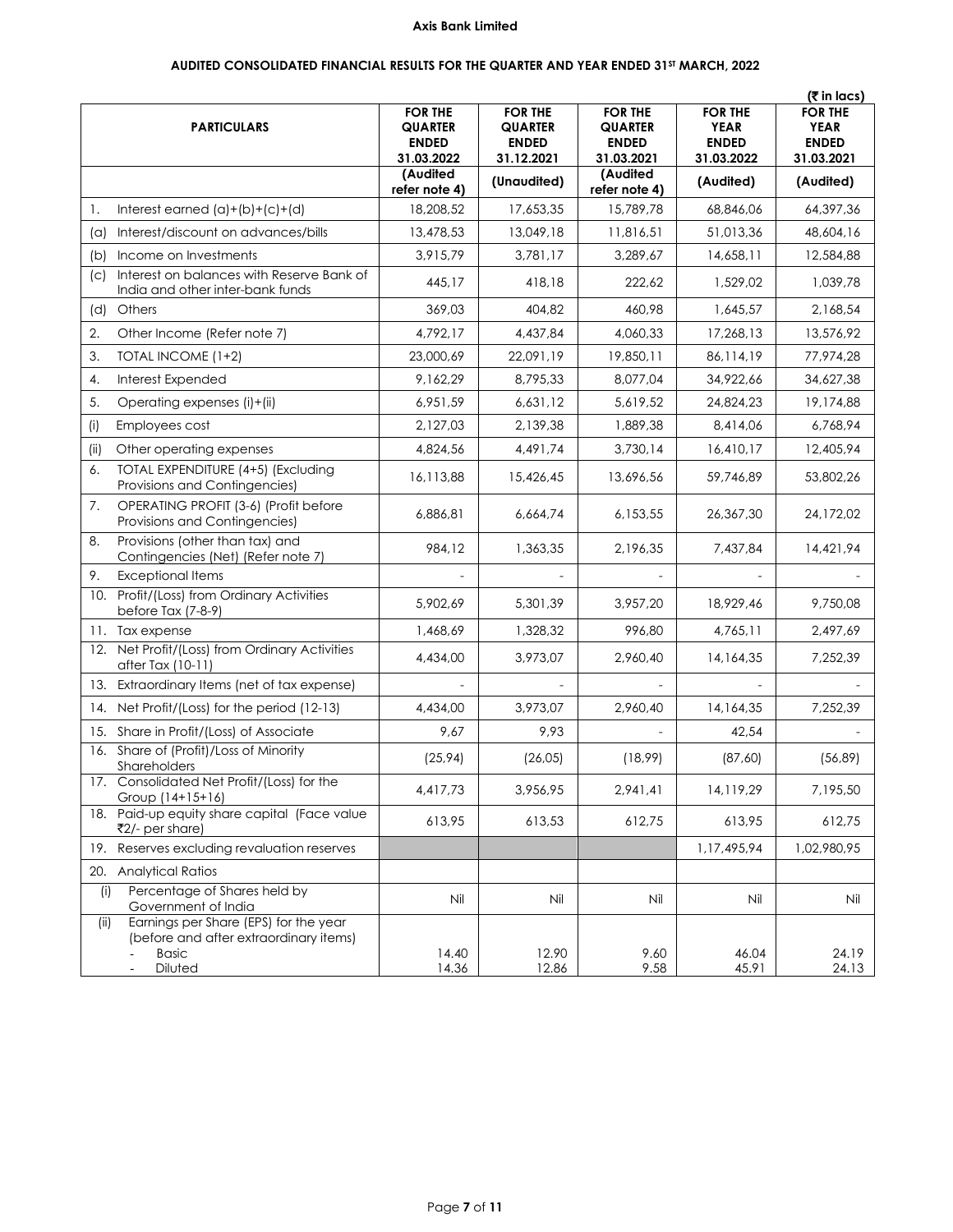Notes:

| <b>Particulars</b>                                     | As on<br>31.03.2022 | As on<br>31.03.2021 |
|--------------------------------------------------------|---------------------|---------------------|
|                                                        | (Audited)           | (Audited)           |
| <b>CAPITAL AND LIABILITIES</b>                         |                     |                     |
| Capital                                                | 613,95              | 612.75              |
| <b>Employees' Stock Options Outstanding</b>            | 150,77              |                     |
| Reserves and Surplus                                   | 1.17.495.94         | 1,02,980,95         |
| Minority Interest                                      | 261,35              | 173,75              |
| <b>Deposits</b>                                        | 8,20,914,16         | 6,98,302,63         |
| <b>Borrowings</b>                                      | 1.99.778.16         | 1,52,248,72         |
| Other Liabilities and Provisions                       | 56,314,18           | 46,685,74           |
| <b>TOTAL</b>                                           | 11,95,528,51        | 10,01,004,54        |
| <b>ASSETS</b>                                          |                     |                     |
| Cash and Balances with Reserve Bank of India           | 94.034.51           | 51,808,57           |
| Balances with Banks and Money at Call and Short Notice | 18,309,00           | 11,615,79           |
| Investments                                            | 2.74.608.13         | 2,25,335,77         |
| Advances                                               | 7,25,125,50         | 6,25,749,90         |
| <b>Fixed Assets</b>                                    | 4,679,12            | 4,329,69            |
| Other Assets                                           | 78,483,01           | 81,875,58           |
| Goodwill on Consolidation                              | 289.24              | 289.24              |
| <b>TOTAL</b>                                           | 11,95,528,51        | 10,01,004,54        |

2. The above results represent the consolidated financial results of Axis Bank Limited and its subsidiaries & associates.

- 3. The above results are prepared in accordance with the principle set out in Accounting Standard 21 Consolidated Financial Statements and Accounting Standard 23 – Accounting for Investments in Associates in Consolidated Financial Statements as notified under Section 133 of the Companies Act, 2013.
- 4. The figures of the last quarter in each of the financial years are the balancing figures between audited figures in respect of the full financial year and the published/ unaudited year to date figures upto the end of the third quarter of the respective financial year.
- 5. The financial statements of certain subsidiaries have been prepared in accordance with notified Indian Accounting Standards ('Ind-AS') with effect from 1st April, 2018. The financial statements of such subsidiaries used for consolidation of the consolidated financial results are special purpose financial statements prepared in accordance with Generally Accepted Accounting Principles in India ('GAAP') specified under section 133 of the Companies Act, 2013 read together with paragraph 7 of the Companies (Accounts) Rules, 2014 and the Companies (Accounting Standards) Amendment Rules, 2016.
- 6. In accordance with RBI guidelines, banks are required to make Pillar 3 disclosures including leverage ratio and liquidity coverage ratio and Net Stable Funding Ratio (NSFR) under the Basel III framework. The Bank has made these disclosures which are available on its website at the following link: https://www.axisbank.com/shareholders-corner/regulatory-disclosure/basel-III-disclosures. The disclosures have not been subjected to audit or limited review by the joint statutory auditors of the Bank.
- 7. Based on RBI Master Direction on Financial Statements Presentation and Disclosures issued on 30th August, 2021, provision for depreciation on investments hitherto classified as part of provisions and contingencies has been reclassified as part of other income. Further, recoveries from written off accounts hitherto included as part of other income have been adjusted as a credit to provisions and contingencies. Previous period figures have also been reclassified as appropriate to make them comparable with current period figures. There is no impact of this change on the net profit/loss of the current or earlier periods consequently ratio's for prior periods are not restated.
- 8. The Bank was reporting structured collateralised foreign currency loans extended to customers and deposits received from the same customer on a gross basis as advances and deposits respectively. Effective Q1 FY22, the Bank has changed the aforementioned practice to report such structured collateralised foreign loans and deposits on a net basis for an appropriate presentation. Previous period figures have been regrouped and reclassified to conform to current classification. There is no impact of this change on the net profit/loss of the current or earlier periods consequently ratio's for prior periods are not restated.
- 9. On 30<sup>th</sup> August, 2021, RBI issued a clarification on Guidelines on Compensation of Whole Time Directors/Chief Executive Officers /Material Risk Takers and Control Function Staff, advising banks that the share-linked instruments are required to be fair valued on the date of grant using the Black-Scholes model. The fair value thus arrived should be recognised as an expense for all options granted after the accounting period ending 31st March, 2021. Accordingly effective Q2 FY22, the Bank has changed its accounting policy from the intrinsic value method to the fair value method for all share-linked instruments granted after 31 March, 2021 and consequently recognized the fair value of options computed using the Black-Scholes model, without reducing estimated forfeitures, as compensation expense over the vesting period. As a result, 'Employees cost' for the quarter and year ended 31st March, 2022 is higher by ₹30.12 crores and ₹148.60 crores respectively with a consequent reduction in the profit before tax by the same amount.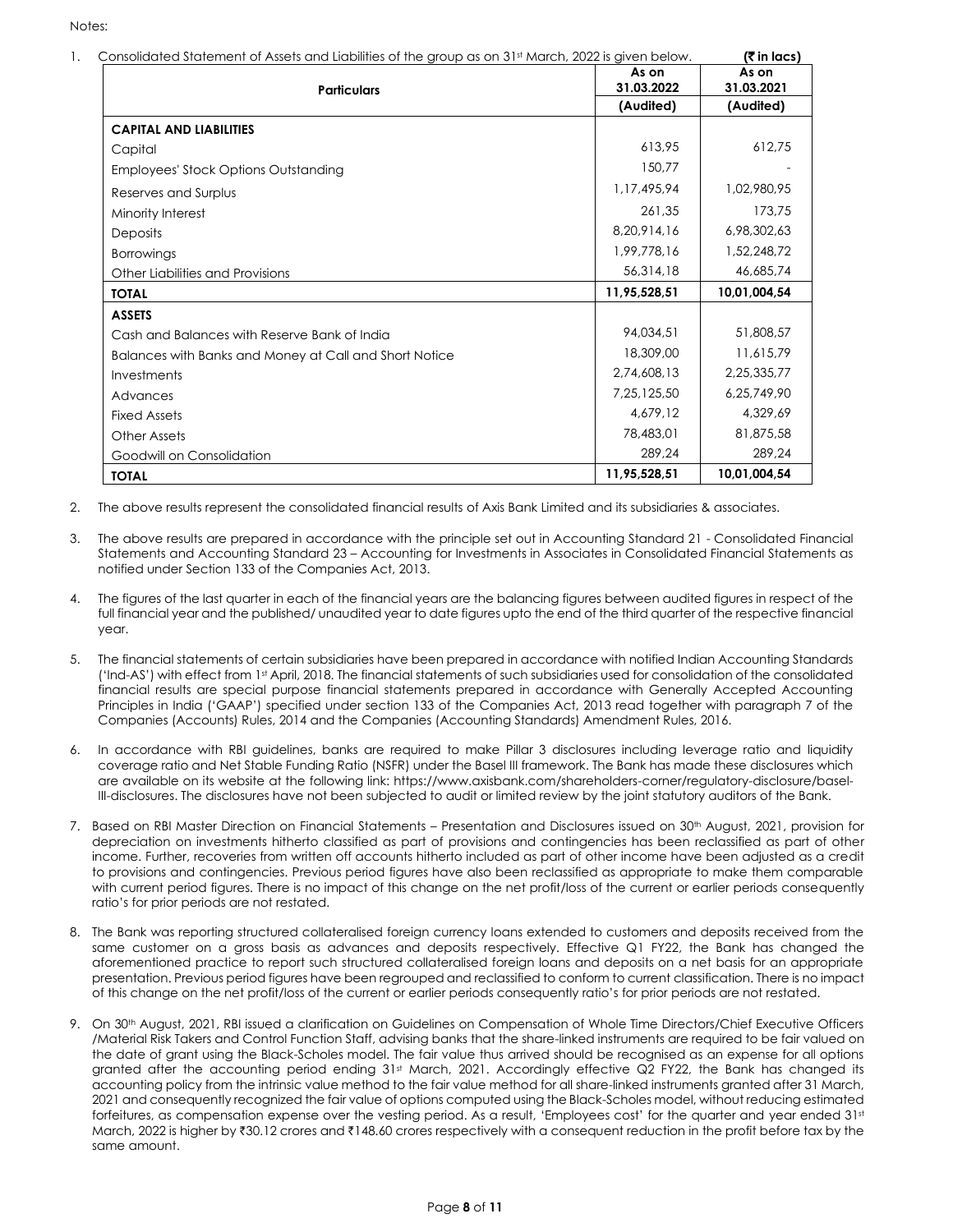10. India is emerging from the after effect of COVID-19 virus, a global pandemic that affected the world economy over the last two years. The extent to which any new wave of COVID‐19 will impact the Bank's operations and asset quality will depend on the future developments, which are highly uncertain.

The Bank continues to hold provisions aggregating to ₹5,012 crores as at 31<sup>st</sup> March, 2022 against the potential impact of COVID-19 (other than provisions held for restructuring under COVID 19 norms) based on the information available at this point in time. The provisions held by the Bank are in excess of the RBI prescribed norms.

- 11. The above results have been recommended by the Audit Committee and approved by the Board of Directors of the Bank at its meeting held today.
- 12. These results for the quarter and year ended 31st March, 2022 have been audited by the joint statutory auditors M. P. Chitale & Co., Chartered Accountants and CNK & Associates LLP, Chartered Accountants who have issued an unmodified audit report thereon. The results for Q4 FY 2021 and FY 2021 were audited by another firm of Chartered Accountants, Haribhakti & Co. LLP, on which they had issued an unmodified opinion.
- 13. Previous period figures have been regrouped and reclassified, where necessary, to make them comparable with current period figures.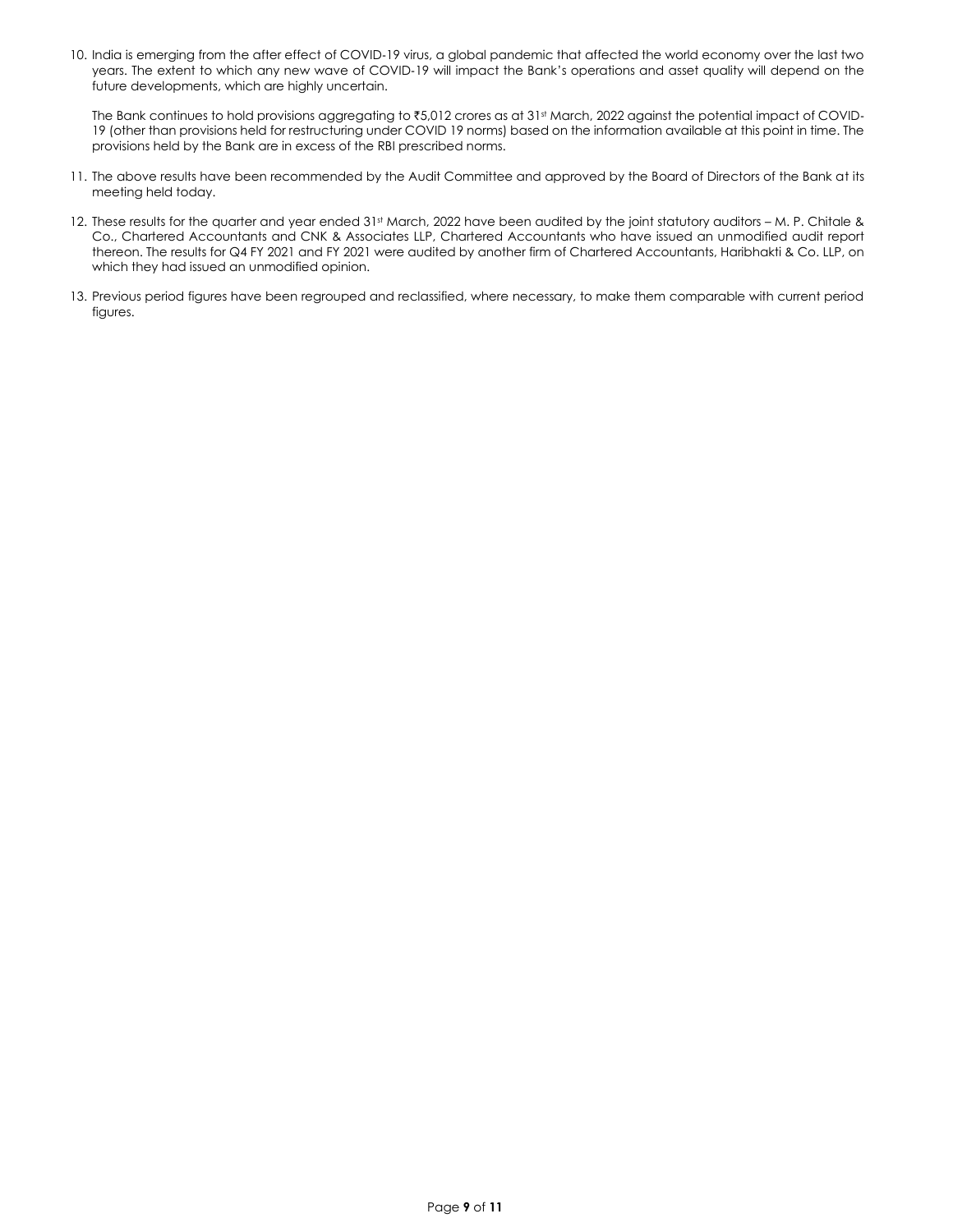# **AUDITED CONSOLIDATED CASH FLOW STATEMENT FOR THE YEAR ENDED 31ST MARCH 2022**

|                                                                                                         |                                                             | (₹ in lacs)                                                 |
|---------------------------------------------------------------------------------------------------------|-------------------------------------------------------------|-------------------------------------------------------------|
| <b>PARTICULARS</b>                                                                                      | <b>FOR THE</b><br><b>YEAR</b><br><b>ENDED</b><br>31.03.2022 | <b>FOR THE</b><br><b>YEAR</b><br><b>ENDED</b><br>31.03.2021 |
|                                                                                                         | (Audited)                                                   | (Audited)                                                   |
| Cash flow from operating activities                                                                     |                                                             |                                                             |
| Net profit before taxes                                                                                 | 18,841,86                                                   | 9,693,19                                                    |
| Adjustments for:                                                                                        |                                                             |                                                             |
| Depreciation on fixed assets                                                                            | 1,048,99                                                    | 979,39                                                      |
| Depreciation on investments                                                                             | (264, 48)                                                   | 1,329,08                                                    |
| Amortisation of premium on Held to Maturity investments                                                 | 823,78                                                      | 592,12                                                      |
| Provision for Non-Performing Assets (including bad debts)/restructured<br>assets                        | 7,580,80                                                    | 12,344,85                                                   |
| Provision on standard assets and others                                                                 | 2,230,28                                                    | 3,331,38                                                    |
| <b>Employee Stock Options Expense</b>                                                                   | 150,77                                                      |                                                             |
| Adjustments for:                                                                                        |                                                             |                                                             |
| (Increase)/Decrease in investments                                                                      | (24, 189, 72)                                               | (19,644,00)                                                 |
| (Increase)/Decrease in advances                                                                         | (106, 571, 94)                                              | (63, 518, 12)                                               |
| Increase /(Decrease) in deposits                                                                        | 122,611,53                                                  | 65,466,21                                                   |
| (Increase)/Decrease in other assets                                                                     | 2,920,04                                                    | 4,801,71                                                    |
| Increase/(Decrease) in other liabilities & provisions                                                   | 7,401,45                                                    | (715, 93)                                                   |
| Direct taxes paid                                                                                       | (4,446,06)                                                  | (2,027,00)                                                  |
| Net cash flow generated/(used) from operating activities                                                | 28,137,30                                                   | 12,632,88                                                   |
| Cash flow from investing activities                                                                     |                                                             |                                                             |
| Purchase of fixed assets                                                                                | (1,408,97)                                                  | (938, 44)                                                   |
| (Increase)/Decrease in Held to Maturity investments                                                     | (25,830,38)                                                 | (53, 269, 92)                                               |
| Proceeds from sale of fixed assets                                                                      | 7,25                                                        | 13,54                                                       |
| Net cash generated/(used) in investing activities                                                       | (27, 232, 10)                                               | (54, 194, 82)                                               |
| Cash flow from financing activities                                                                     |                                                             |                                                             |
| Proceeds from issue/(Repayment) of subordinated debt, Additional Tier<br>l instruments (net)            | (2,377,45)                                                  |                                                             |
| Increase/(Decrease) in borrowings (excluding subordinated debt,<br>Additional Tier I instruments (net)) | 49,906,90                                                   | (2,931,44)                                                  |
| Proceeds from issue of share capital                                                                    | 1,20                                                        | 48,41                                                       |
| Proceeds from share premium (net of share issue expenses)                                               | 275,83                                                      | 10,102,17                                                   |
| Increase in minority interest                                                                           | 87,60                                                       | 60,19                                                       |
| Net cash generated/(used) from financing activities                                                     | 47,894,08                                                   | 7,279,33                                                    |
| Effect of exchange fluctuation translation reserve                                                      | 119,87                                                      | (92,80)                                                     |
| Net increase/(decrease) in cash and cash equivalents                                                    | 48,919,15                                                   | (34, 375, 42)                                               |
| Cash and cash equivalents at the beginning of the year                                                  | 63,424,36                                                   | 97,799,77                                                   |
| Cash and cash equivalents at the end of the year                                                        | 1,12,343,51                                                 | 63,424,36                                                   |

**Axis Bank Limited Group**